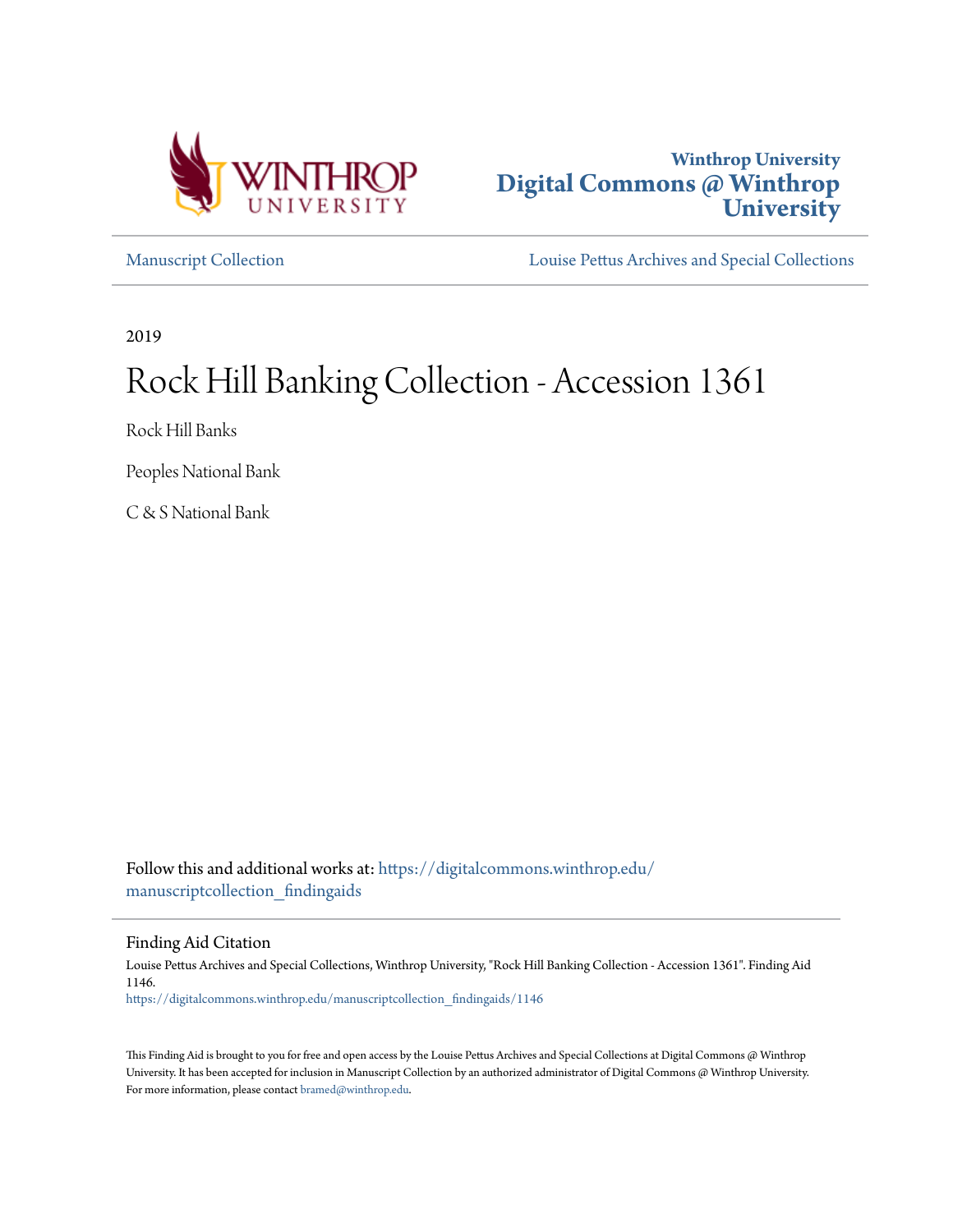## **WINTHROP UNIVERSITY LOUISE PETTUS ARCHIVES & SPECIAL COLLECTIONS**

**MANUSCRIPT COLLECTION**

# **ACCESSION 1361**

# **ROCK HILL BANKING COLLECTION**

1896-1990

2 boxes, 9 folders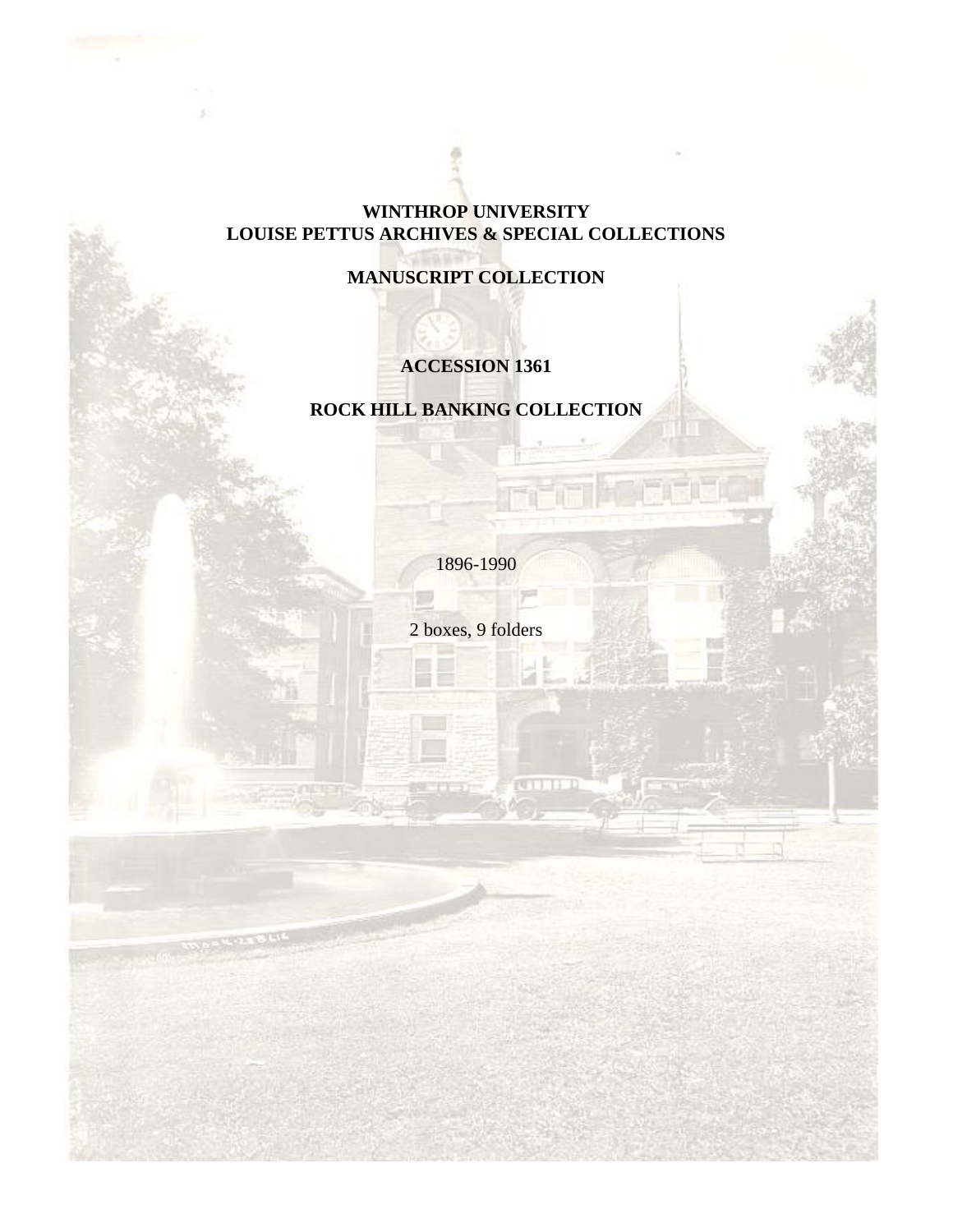#### **WINTHROP UNIVERSITY LOUISE PETTUS ARCHIVES & SPECIAL COLLECTIONS**

#### **MANUSCRIPT COLLECTION**

ADDITIONS: \_\_\_\_, \_\_\_, \_\_\_\_, \_\_\_\_\_ DATE: <u>September 19, 2019</u>

ACC. NO.: **1361** PROCESSED BY: Adam Davies NO. OF SECTIONS: 3

#### **ROCK HILL BANKING COLLECTION**

**I**

The records of the Rock Hill Banking Collection were received from Wade Fairey, by the Archives in April, 2009.

> Linear feet of shelf space occupied: .50 linear feet Approximate number of pieces: 2000 pieces

Restrictions: Open to researchers under the rules and regulations of the Louise Pettus Archives & Special Collections at Winthrop University.

Literary Rights: For information concerning literary rights please contact the Louise Pettus Archives & Special Collections at Winthrop University.

Scope and Content Note: **This collection consists mostly of materials associated with the Rock Hill National Banks including the People's National Bank (founded in 1906) and the C & S National Bank; the rest of the collection consists of entries that are linked, either directly or indirectly, with the Banking systems of Rock Hill. The collection consists of mainly of photographs of unknown employees and patrons of People's National Bank and C & S National Bank, photos of events either attended by members or sponsored by the People's National Bank and C & S National Bank, photos of employees or customers, a photo of C & S employees serving free drinks to Winthrop students during registration, and photos of the city of Rock Hill, it's railway system, and Winthrop. The collection also includes a history of the of the Peoples national Bank of Rock Hill and The Peoples Trust Company, correspondence, brochures, posters, certificates, and newspaper articles and clippings.**